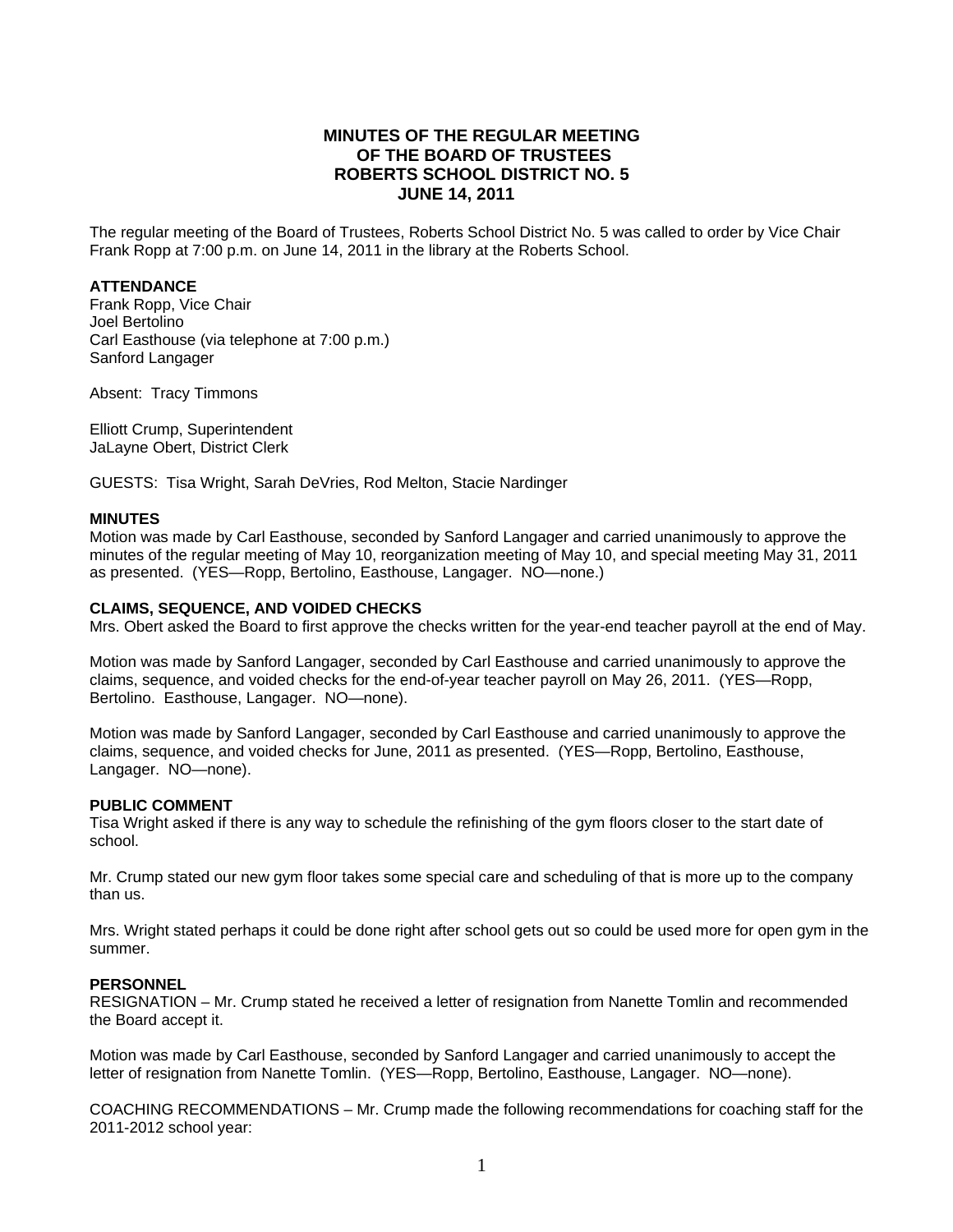Jr. High and High School Football – Kyle Neibauer

Mr. Crump stated there will need to be two assistant coaches named at a later date for football.

Motion was made by Sanford Langager, seconded by Joel Bertolino and carried unanimously to hire Kyle Neibauer as head high school and junior high football coach. (YES—Ropp, Bertolino, Easthouse, Langager. NO—none).

Mr. Crump recommended hiring Rezina Zeiler as head high school volleyball coach.

Motion was made by Carl Easthouse, seconded by Sanford Langager and carried unanimously to hire Rezina Zeiler as the head high school volleyball coach. (YES—Ropp, Bertolino, Easthouse, Langager. NO—none).

Mr. Crump recommended the following coaching assignments:

Junior High Girls' Basketball – Ronnie Wright Jr. High School Girls' Basketball – George Nelson/Jené Reinhardt High School Boys' Basketball – Elliott Crump and Kyle Neibauer Junior High Boys' Basketball – Kyle Neibauer Track – Jené Reinhardt (head), George Nelson and Kyle Neibauer (assistants)

Mr. Crump stated he would make recommendations for assistant coaches later depending on the number of students in the sport.

Motion was made by Sanford Langager, seconded by Carl Easthouse and carried unanimously to approve the coaching assignments as recommended by Mr. Crump for basketball (junior high girls and boys and high school girls and boys) and track.. (YES—Ropp, Bertolino, Easthouse, Langager. NO—none).

MAINTENANCE POSITION – Mr. Crump stated he has three applicants for the on-call maintenance position and will be holding interviews on Monday, June 20, 2011.

JOB DESCRIPTIONS – Mr. Crump asked for Board approval of job descriptions for head cook, assistant cook, special education aide, classroom aide, bus driver, and custodian. He added if the job descriptions are approved in the format presented, they can be used as the end-of-year evaluation.

Mr. Ropp asked if the custodial job description works with the split shifts. Mr. Crump stated he feels it does.

Motion was made by Joel Bertolino, seconded by Sanford Langager and carried unanimously to approve the job descriptions as presented by the superintendent for the head cook, assistant cook, special education aide, classroom aide, bus driver, and custodian. (YES—Ropp, Bertolino, Easthouse, Langager. NO—none).

Mr. Crump stated the duties of the position of administrative secretary have changed with the increase in paperwork expected by OPI, maintaining report cards and serving as administrator for PowerSchool for attendance, lunch, and scheduling. He stated he feels the position should be a salaried position working 220 days at a salary of \$26,400.

Mr. Langager stated he is abstaining from the discussion and vote due to a conflict in interest.

Mr. Bertolino stated he agrees with the recommendation with the increase in number of days.

Motion was made by Carl Easthouse, seconded by Joel Bertolino and carried unanimously to change the administrative secretary position to executive assistant to the superintendent, make it a salaried position for 220 days per year at a yearly salary of \$26,400. (YES—Ropp, Bertolino, Easthouse. NO—none. Abstained: Langager).

# **NEW BUSINESS**

MHSA DUES – Mr. Crump stated he is recommending the Board approve payment of dues to the Montana High School Association for the district's participation in high school athletic and music events for the 2011-2012 school year in the amount of \$1915.00 which includes the premium for catastrophic insurance.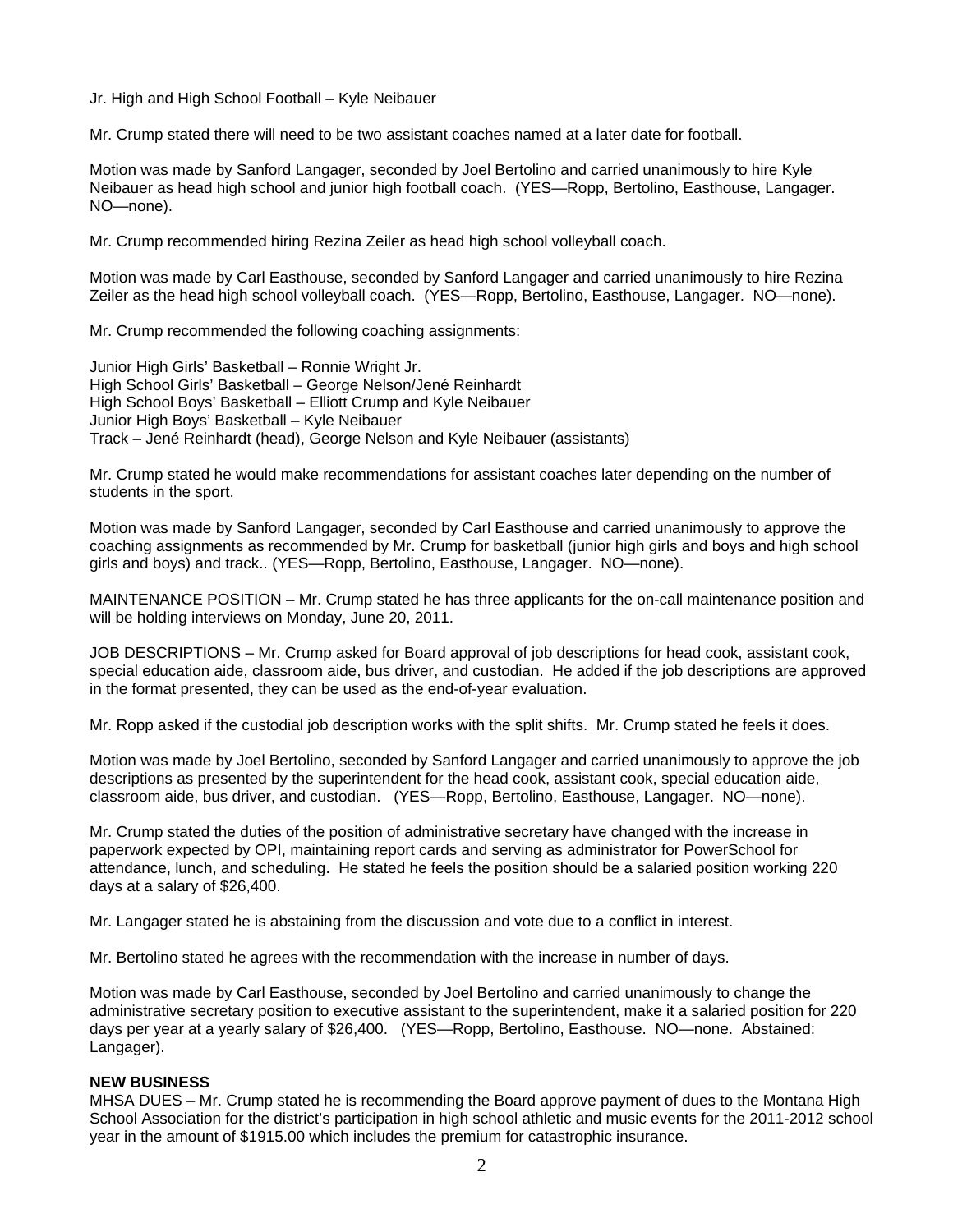Motion was made by Sanford Langager, seconded by Carl Easthouse and carried unanimously to approve payment of \$1915.00 to the Montana High School Association for dues and catastrophic insurance for the 2011- 2012 school year. (YES—Ropp, Bertolino, Easthouse, Langager. NO—none).

ATHLETIC SERVICE CONTRACT – Mr. Crump recommended renewal of the contract with Beartooth Hospital for services of the trainer for the 2011-2012 year at a cost of \$600.

Mr. Bertolino asked where the trainer sees the athletes. Mr. Crump stated usually on the table outside the locker rooms.

Mr. Bertolino stated we may want to find a different spot that would provide some privacy.

Motion was made by Carl Easthouse, seconded by Joel Bertolino and carried unanimously to renew the contract with Beartooth Hospital in the amount of \$600 for services of the trainer for the 2011-2012 school year. (YES-Ropp, Bertolino, Easthouse, Langager. NO—none).

NEGOTIATIONS FOR CLASSIFIED STAFF – Mr. Crump stated the Board needs to meet with the classified staff on negotiations for next year.

Mr. Ropp stated he would represent the Board but would like another Board member to join him.

Mr. Langager stated he would assist with negotiations for the classified staff.

Mr. Ropp stated he would try to arrange a meeting for Thursday, June 23 around 7:00 p.m.

#### **OLD BUSINESS**

END OF YEAR PRIORITY LIST – Mr. Crump stated he is recommending approval of the purchase of eight (8) laptops for the Promethean boards at a cost of \$6782.80.

Mr. Ropp asked if we're going to have to replace all those laptops in a few years. Mr. Crump stated we won't need to replace them all at once.

Motion was made by Carl Easthouse, seconded by Sanford Langager and carried to approve the purchase of eight laptops at a cost of \$6782.80. (YES—Ropp, Bertolino, Easthouse, Langager. NO—none).

Mr. Crump stated he did get a bid for a partial brick replacement for \$14,545.86 and he doesn't feel it is worth it to not do the whole project. He stated his recommendation is to do the entire project which would include repairing the roof by the weight room at a cost of \$21,186.80.

Motion was made by Joel Bertolino, seconded by Sanford Langager and carried unanimously to approve the bid for the brick project, to include repair of the roof by the weight room, to Petersen Building, Inc. for \$21,186.80. (YES—Ropp, Bertolino, Easthouse, Langager. NO—none).

Mr. Crump stated there were two bids for the electrical work, one from Hi-Altitude Electric not to exceed \$1190 and one from Magtek Electric for \$1581.20. He stated Magtek Electric would have to complete some insurance requirements before doing the job.

Mr. Ropp stated we are really in a time crunch to get the project done.

Motion was made by Carl Easthouse, seconded by Joel Bertolino and carried unanimously to approve the bid from Hi-Altitude Electric for \$1190.00 for the electrical projects. (YES—Ropp, Bertolino, Easthouse, Langager. NO—none).

Mr. Crump stated he is recommending the purchase of a mobile lab at a price not to exceed \$15,000. He stated the goal is to have the lab for Engish, science, social studies, and the elementary.

Stacie Nardinger stated it would really open up her curriculum for character education to have a mobile lab.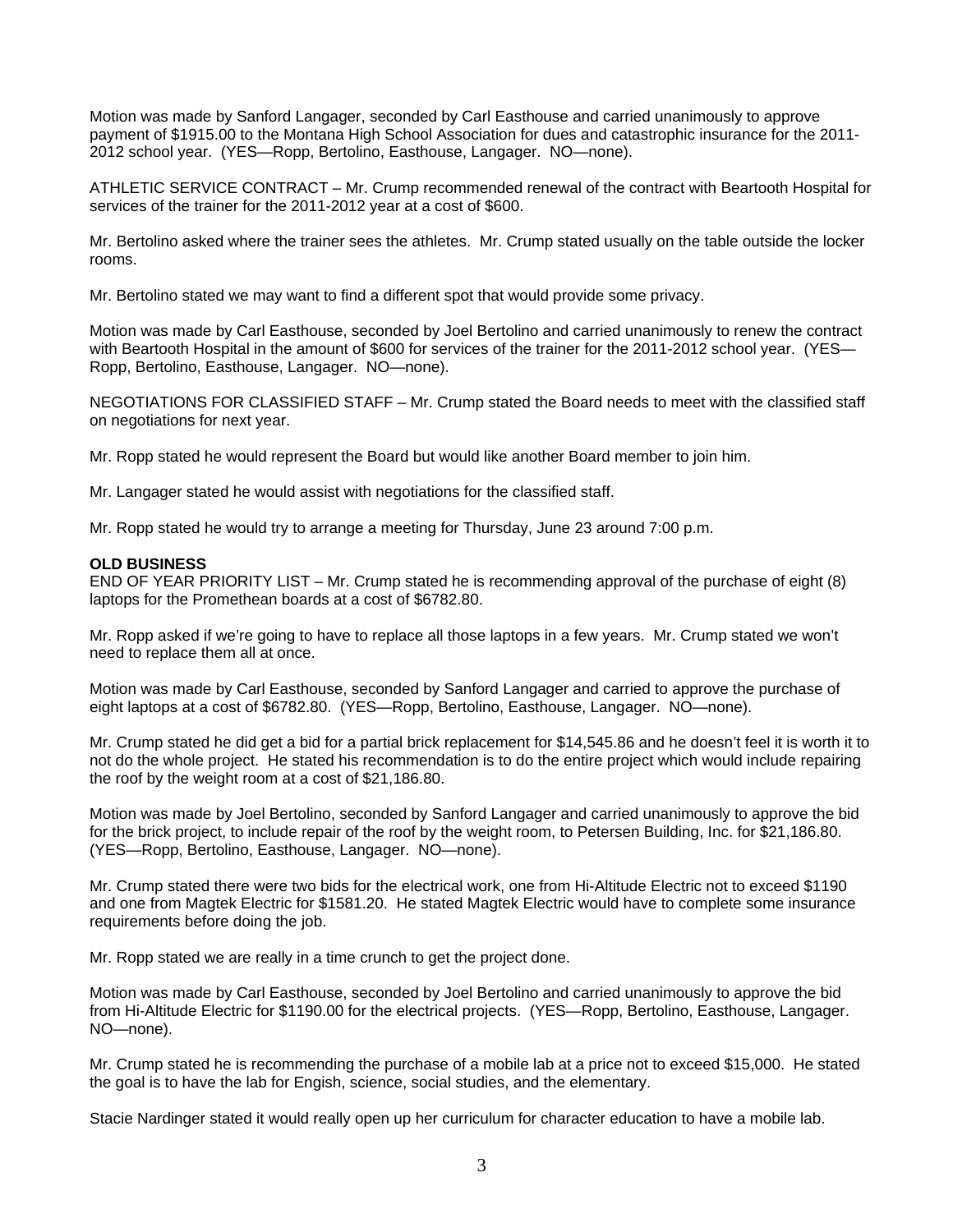Motion was made by Carl Easthouse, seconded by Joel Bertolino and carried unanimously to approve the purchase of a mobile lab, not to exceed \$15,000. (YES—Ropp, Bertolino, Easthouse, Langager. NO—none).

Mr. Crump stated Conditioned Air will be coming in to give us a bid for work on the heating system.

Mr. Easthouse stated we should look at unhooking the remaining radiators upstairs to help control the heat.

TEACHER NEGOTIATIONS – Mr. Ropp stated the old salary matrix for the teachers included a 4% increase per step and 4% increase per lane. He stated it was the goal to come up with a matrix that is more affordable and the best compromise we've come up with is a base of \$24,900 with a 2.5% increase for experience and a 2% increase for lanes.

He stated the following is an overview of the negotiations:

- 1. New salary matrix with base of \$24,900
- 2. Two week paid maternity/paternity/adoption leave was not approved.
- 3. Clarification in faculty handbook that staff and spouse get into games free maybe have spouse pass
- 4. Grievance procedure in the staff handbook will be aligned with board policy.
- 5. Removal or adjustment of language regarding the penalty for withdrawing from the contract was not approved by the board. This can be discussed case by case scenario with teacher and board.
- 6. Advisor/senior trip committee language. Remove from negotiated agreement.
- 7. Assembly of board policy manual is currently being reviewed.
- 8. Hiring Policy Teachers can be hired based on actual full years of experience. New teachers can be offered a one-time signing bonus. This language will be in the teacher contract.
- 9. Nine discretionary days (add **to be scheduled)** dependent on superintendent approval will be offered in place of 10 sick days and 3 personal days. Bereavement days will remain the same.

Contract language – Teachers will have 9 discretionary days (**to be scheduled)** dependent on superintendent approval. Discretionary days will convert to sick days to accumulate for each teacher. Upon a bank of 60 days, the sick days above and beyond will be paid out at current substitute rate.

- 10. The contract will be offered for one year.
- 11. Contract language: Work hours will be 7:45 to 4:00 p.m. Monday through Thursday. 7:45 to 2:30 Friday. Other scheduled work hours will be teacher meetings, parent/teacher conferences, and other prearranged early outs.
- 12. Preparatory time must occur in the building unless approved by the superintendent. Teachers must check in and out if they leave the building.
- 13. For 1 ½% reduction in health insurance rates, teachers using the school health care insurance will have to attend a mandatory health seminar. Insurance amount will be adjusted to current district cost. Insurance subscriber will be updated to current carrier.
- 14. Currently scheduled 5/8 or above teachers will receive full-time health care benefits. Less than 5/8 will not receive health care benefits.
- 15. Contract language will include clarification "other teacher duties as outlined in the faculty handbook." **Removed from negotiations per both teams.**
- 16. Include contract language: "By signing this contract, \_\_\_\_\_\_ (name) agrees to abide by the district policy manual and staff handbook."
- 17. Any person signing a contract with the District for a fourth consecutive school year shall be placed on tenured status pursuant to MCA 20-4-203 (**Removal of "full" school year).**
- 18. Any contract language not addressed above will remain the same.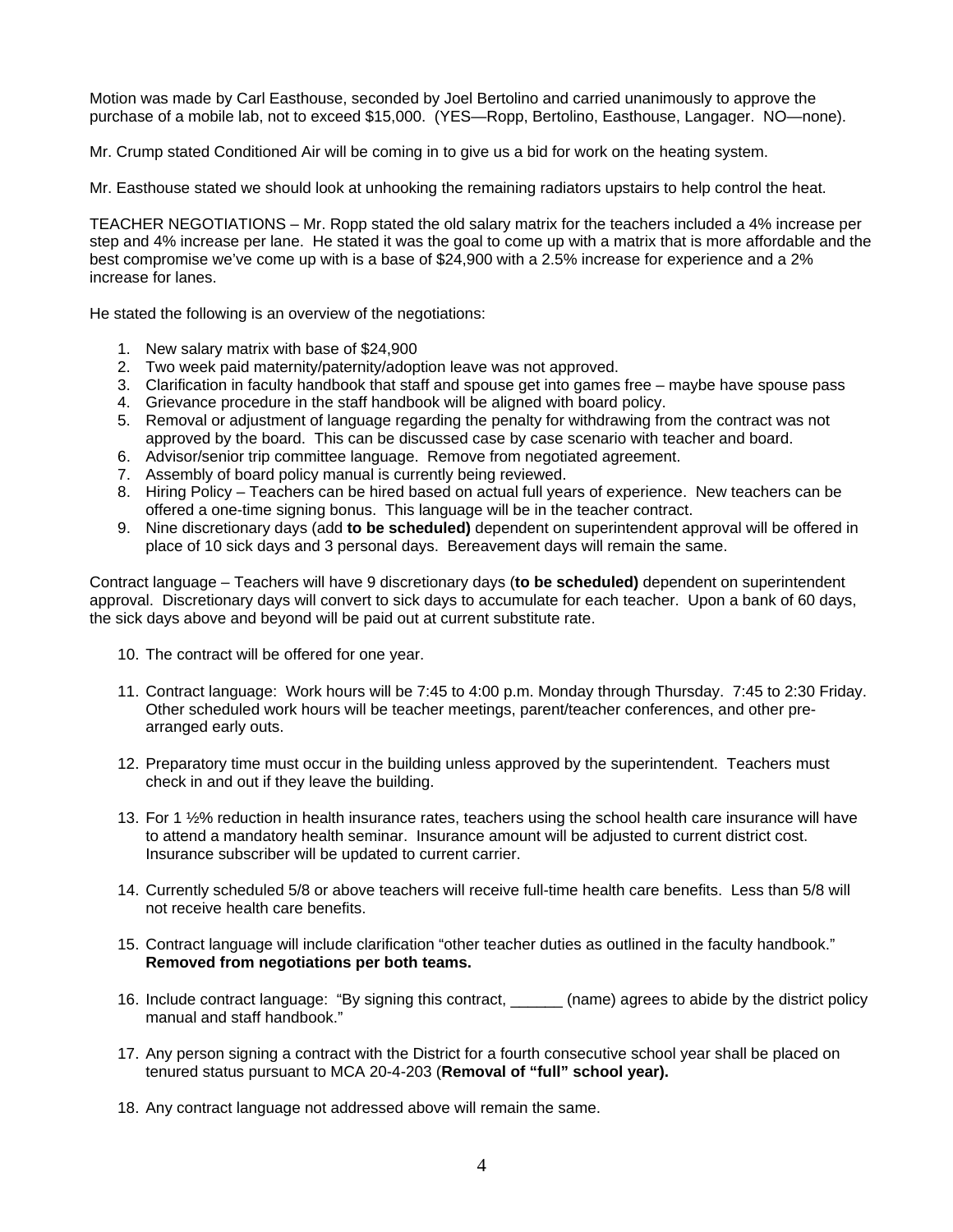Mr. Crump stated on the salary matrix, he would like to change "Years Experience" to "Step." He suggested putting the agreement in final form before taking action on it.

# **RECESS**

Mr. Ropp called for a recess at 9:38 p.m. and returned the meeting to regular session at 9:42 p.m.

# **SUPERINTENDENT REPORT**

SUPERINTENDENT SCHEDULE – Mr. Crump stated he will be on vacation from June 22 through June 27.

ELEMENTARY CONFIGURATION – Mr. Crump asked for approval of the elementary configuration of grades K/1, 2/3, 4/5, and 6 so he can send out letters of explanation to elementary parents.

Motion was made by Carl Easthouse, seconded by Joel Bertolino and carried unanimously to approve the elementary configuration for the 2011-2012 school year as proposed by the superintendent. (YES—Ropp, Bertolino, Easthouse, Langager. NO—none).

CLASS SCHEDULE – Mr. Crump stated the class schedule for next year includes new classes earlier approved by the board and AP Biology/Oceanography/Physics and AP English.

Mr. Crump stated he feels if a student wants to take an AP class online, he/she should also have to take the test for the college credits. He stated he also needs to do some research to see if the district has already adopted a policy on online classes.

Mr. Crump stated the district has a weighted class system and adding new classes and online classes makes it difficult to know where those classes fit in. He added he personally disagrees with the weighted system as it is difficult to say one class has more value than another.

Mr. Crump stated Mr. Creeden's schedule will not be completed until his return.

Motion was made by Sanford Langager, seconded by Carl Easthouse and carried unanimously to approve the class schedule for the 2011-2012 school year. (YES—Ropp, Bertolino, Easthouse, Langager. NO—none).

## **MISCELLANEOUS**

CORRESPONDENCE – Mr. Crump stated the district received a thank you letter from Amelia Manuel, a Red Lodge student who accompanied our BPA club to nationals and a thank you from the 4-H club for use of the bus.

## **ADJOURNMENT**

Motion was made by Sanford Langager, seconded by Carl Easthouse and carried unanimously to adjourn the meeting at 10:30 p.m. (YES—Ropp, Bertolino, Easthouse, Langager. NO—none).

\_\_\_\_\_\_\_\_\_\_\_\_\_\_\_\_\_\_\_\_\_\_\_\_\_\_\_\_\_\_ \_\_\_\_\_\_\_\_\_\_\_\_\_\_\_\_\_\_\_\_\_\_\_\_\_\_\_\_

Board Vice Chair **District Clerk Board Vice Chair**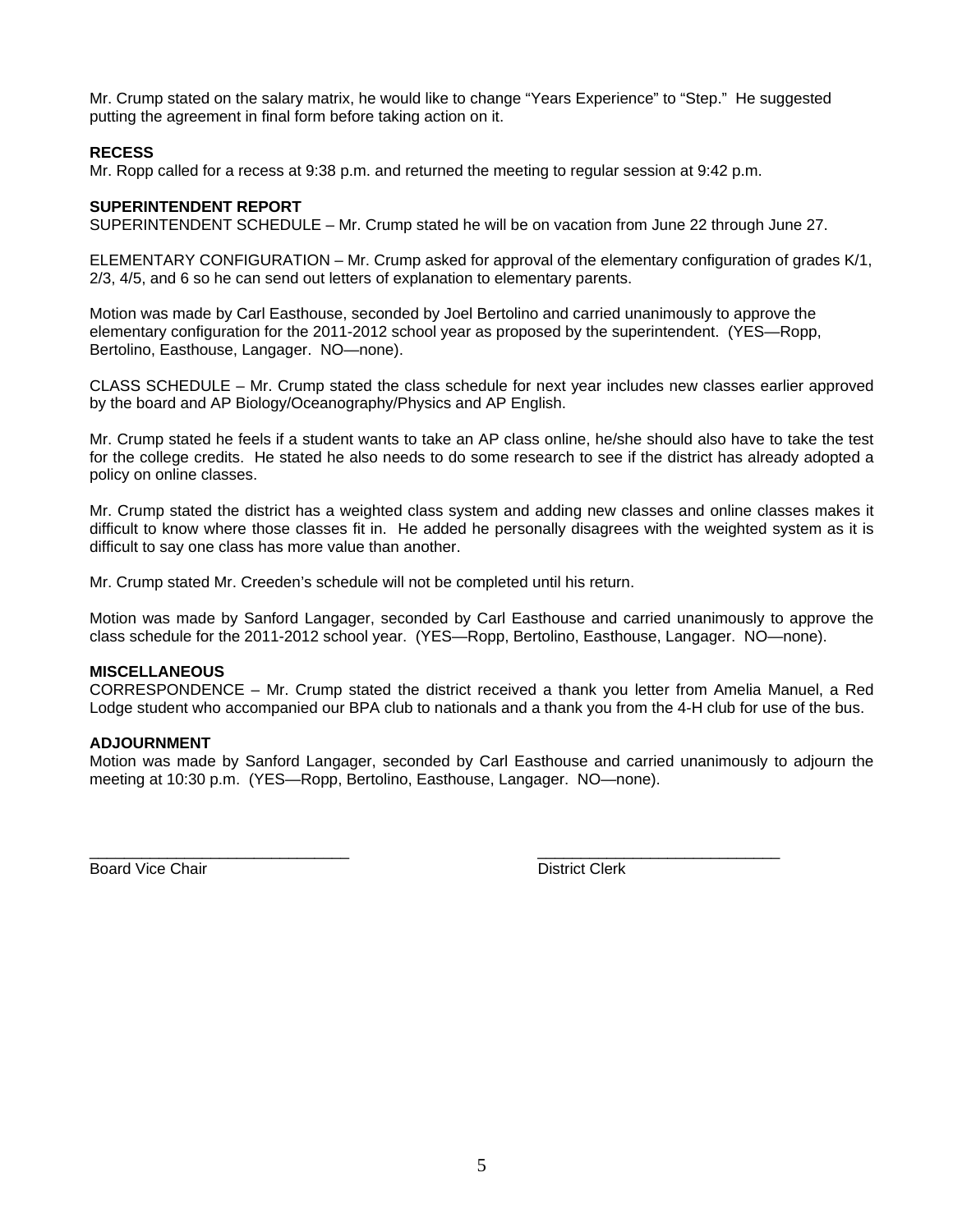# **MINUTES OF THE SPECIAL MEETING OF THE BOARD OF TRUSTEES ROBERTS SCHOOL DISTRICT NO. 5 JUNE 21, 2011**

The special meeting of the Board of Trustees, Roberts School District No. 5 was called to order by Chair Tracy Timmons at 7:02 p.m. on June 21, 2011 in the library at the Roberts School.

## **ATTENDANCE**

Tracy Timmons, Chair Frank Ropp, Vice Chair Joel Bertolino Carl Easthouse (by phone)

Absent: Sanford Langager

Elliott Crump, Superintendent JaLayne Obert, District Clerk

GUEST: Annette Hart

#### **PUBLIC COMMENT**

Annette Hart thanked the Board and Mr. Crump for their support as she worked on her Master's program, which she has now completed.

#### **PERSONNEL**

MAINTENANCE POSITION –Mr. Crump stated he interviewed three candidates for the on-call maintenance position and it is his recommendation to hire Brian Kessler.

Motion was made by Frank Ropp, seconded by Joel Bertolino and carried unanimously to hire Brian Kessler for the on-call maintenance position at \$15.00 per hour. (YES—Timmons, Ropp, Bertolino, Easthouse. NO—none).

#### **NEW BUSINESS**

2168 POLICY REVISION – Mr. Crump stated the Board earlier discussed a need for a policy on online classes and he found we already have the policy – 2168 Distance, Online, and Technology Delivered Learning. He stated he would like to amend the policy by adding the following:

- 6. The student is in his/her junior or senior year unless extenuating circumstances require the opportunity be extended to lower grades based on School Board approval.
- 7. The student pays for the exam associated with the advanced placement course they intend to take. Additionally, the student must have already taken the district course associated with the advanced placement course if the district offers that course; and
- 8. The student does not exceed 2 online credits per semester and no more than 6 online credits over the course of the student's junior and senior years.

Mrs. Timmons asked if we're currently paying for the courses. Mr. Crump stated there has been no cost to take the classes yet.

Mrs. Timmons asked what happens if a student wants to take the class but doesn't want credit. Mr. Crump stated he feels if they take an advanced placement course, they should take the test.

Mrs. Timmons asked what happens if they can't afford to take the test.

Mr. Crump stated the district was very ill-prepared for online classes this year and there are issues to be addressed.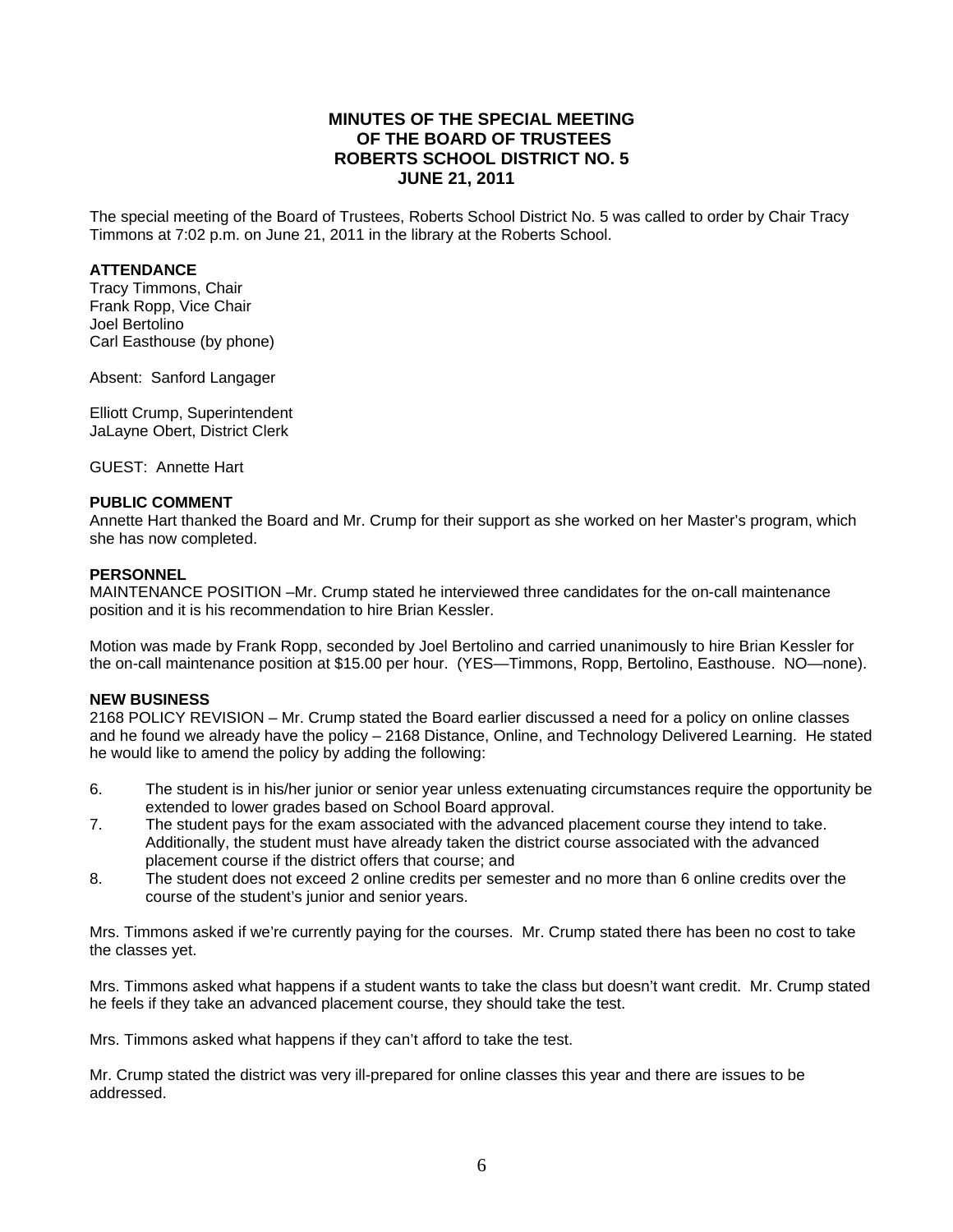Mr. Bertolino stated if the student takes an AP class, they need to take the test or it opens the door for students to take the classes but not take them seriously.

Mrs. Timmons stated she doesn't want to punish those students who can't afford to take the test.

(Policy 2168 as amended is attached.)

WEIGHTED CLASS SYSTEM – Mr. Crump stated there was discussion at the last meeting on the weighted class system and it is his recommendation we remove it. He stated the issues the system was designed to address are already spelled out in the handbook under the class requirements for valedictorian/salutatorian. He added the system makes more work for us and may downgrade the value of some coursework.

Mr. Ropp stated the teachers felt students were taking easier classes to lift up their grade point average. Mr. Crump stated he doesn't think the teachers and counselor will let students take classes that are easier than they need.

Mr. Bertolino asked how long the system has been in place. Mr. Crump stated it hasn't been used but is scheduled to begin next year.

Motion was made by Joel Bertolino, seconded by Carl Easthouse and carried unanimously to accept the superintendent's recommendation to remove the weighted class system. (YES—Timmons, Ropp, Bertolino, Easthouse. NO—none).

CLASSIFIED NEGOTIATIONS – Mr. Ropp stated he and Mr. Bertolino met with six of the nine classified staff and proposed giving them a \$1.00 per hour bonus for 2011-2012 and \$1.25 bonus for 2012-13 to be paid in a lump sum from the 2010-2011 budget. He stated activity bus driver salary will increase from \$9.00 per hour to \$9.25 per hour and the substitute bus driver rate will increase from \$10.82 to \$11.00 per hour.

Mr. Ropp stated the offer was met with a positive response and the only concern expressed was if there would be a bonus payback in the case of position elimination. Mr. Ropp stated he told them if a position is eliminated, that person would not have to pay back the bonus. He stated it was also determined that if an employee quits, he/she will owe back the net portion of the bonus, not the taxes.

Mr. Crump stated he was contacted by one staff member who would like the opportunity to express concerns in a non-group setting.

Mrs. Timmons stated we haven't conducted individual negotiations since about 2005. She added those concerns should be taken to the immediate supervisor.

Mr. Ropp stated if there is a change in a job description, that could be brought to the Board.

Motion was made by Frank Ropp, seconded by Joel Bertolino and carried unanimously to proceed with a bonus for classified staff of \$1.00 per hour for 2011-2012 and \$1.25 per hour for 2012-2013 to be paid as a lump sum from the 2010-2011 budget. If the employee resigns before the end of the two years, the prorated amount of bonus will be due back to the district and may be taken from the employee's last pay check. If the district eliminates an employee's employment due to the elimination of position, the employee will not be required to pay back any of the bonus. (YES—Timmons, Ropp, Bertolino. NO—none. Abstained: Easthouse (conflict of interest)).

Motion was made by Frank Ropp, seconded by Carl Easthouse and carried unanimously to increase the hourly rate for activity bus drivers from \$9.00 per hour to \$9.25 per hour and for substitute bus drivers from \$10.82 per hour to \$11.00 per hour. (YES—Timmons, Ropp, Bertolino, Easthouse. NO—none).

Mr. Easthouse asked where we're at with the bonus from last year that wasn't returned.

Mr. Ropp stated we are no longer pursuing the issue.

Mr. Easthouse stated it may be a problem getting people to pay back a bonus when we didn't follow through with making a former employee pay back the bonus.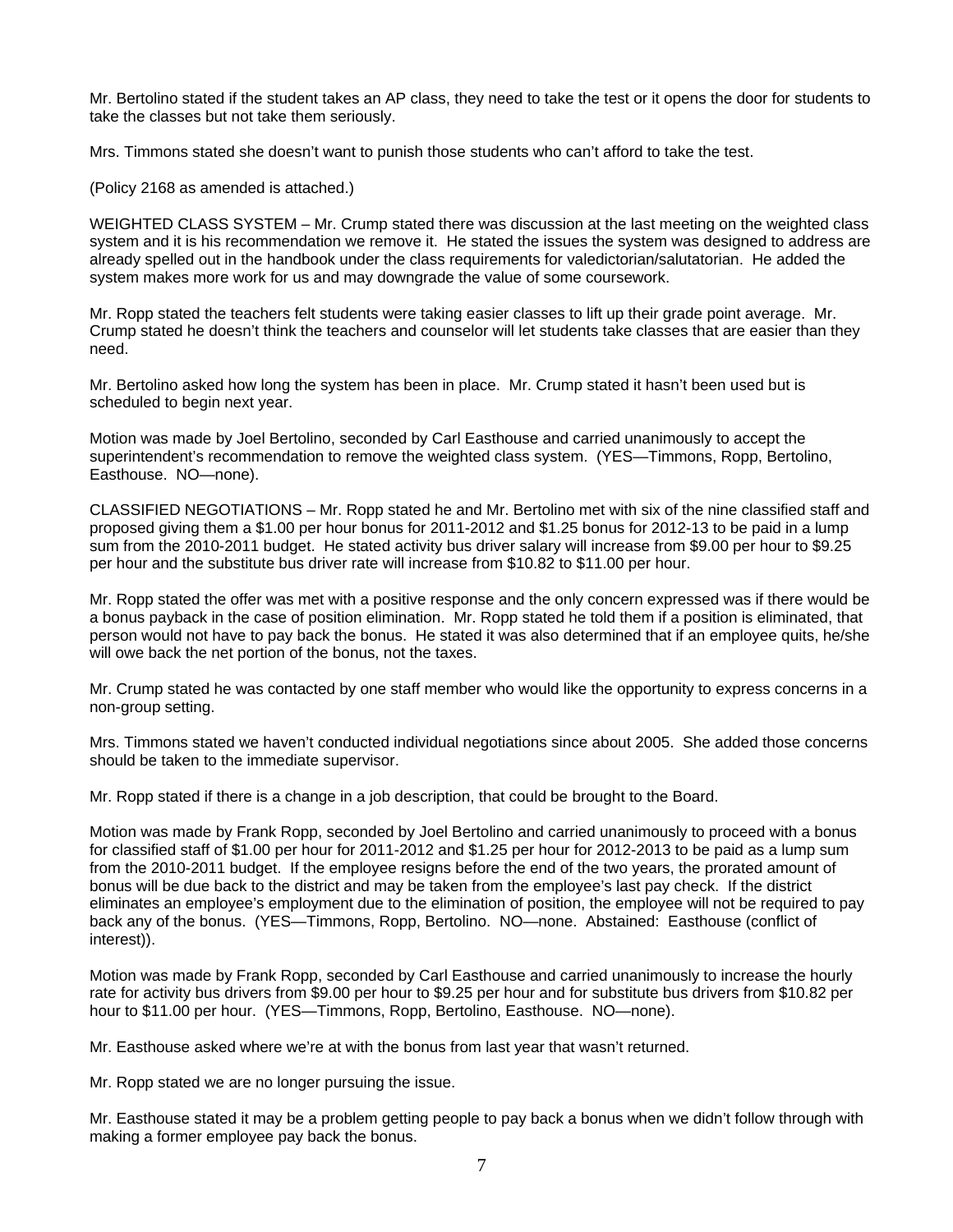Mr. Crump stated there is more opportunity with classified staff to recoup the bonus.

# **OLD BUSINESS**

END OF YEAR PRIORITY LIST – Mr. Crump recommended approval of \$3,120 for repairs and adjustments to improve the heating system.

Motion was made by Frank Ropp, seconded by Joel Bertolino and carried unanimously to approve up to \$3120 of year-end money for work on the heating system. (YES—Timmons, Ropp, Bertolino, Easthouse. NO—none).

Mr. Crump stated that leaves around \$12,000 in year-end funds.

Mrs. Timmons stated we've gotten through all items on the Priority List in categories 1, 1.5, and 2 and she would like the Board to consider the sidewalk engineering report. She stated the application for a planning grant is not due to OPI until August and if we received a grant, we would have to provide \$5,000 in match. She added if we had the engineering report, other groups could help work with us to get the project funded.

Mrs. Timmons stated she and Mr. Bertolino have volunteered to write the grant to apply for funding for the planning report. She stated other groups such as the Water Board and the Montana Department of Transportation could help with our project as they're working on their own projects in the area.

Mr. Ropp stated it would be helpful to have the engineering report so we could be part of the big picture for the area.

Mrs. Obert stated we can't encumber funds from this year's budget without specifics but we may be able to fund something from next year's budget with this year's money to free up funds in next year budget.

NEXT MEETING – The decision was made to meet again on Tuesday, June 28 at 6:00 p.m. for the purpose of dealing with administrative negotiations, finalizing teacher negotiations, approving warrants for year-end projects, and finishing the year-end priority list.

\_\_\_\_\_\_\_\_\_\_\_\_\_\_\_\_\_\_\_\_\_\_\_\_\_\_\_\_\_\_\_\_\_\_\_\_\_\_ \_\_\_\_\_\_\_\_\_\_\_\_\_\_\_\_\_\_\_\_\_\_\_\_\_\_\_\_\_\_\_\_\_

## **ADJOURNMENT**

Mrs. Timmons adjourned the meeting at 8:55 p.m.

**Board Chair** District Clerk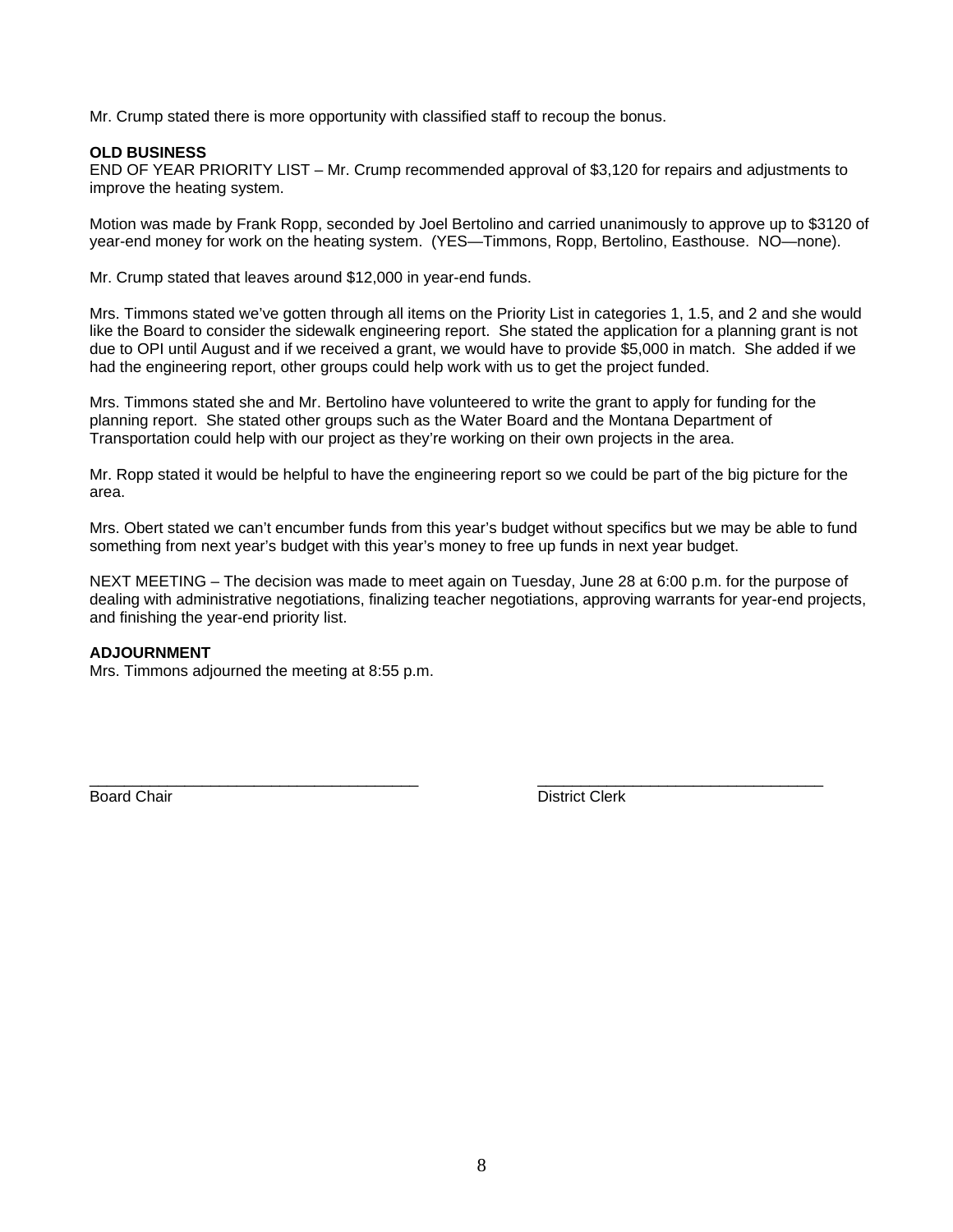# **Roberts School District R**

# **INSTRUCTION** 2168

# Distance, Online, and Technology-Delivered Learning

For purposes of this policy, "distance learning" is defined as: instruction in which students and teachers are separated by time and/or location with synchronous or asynchronous content, instruction, and communication between student and teacher (e.g., correspondence courses, online learning, videoconferencing, streaming video).

The District may receive and/or provide distance, online, and technology-delivered learning programs, provided the following requirements are met:

- 1. The distance, online, and technology-delivered learning programs and/or courses shall meet the learner expectations adopted by the District and be aligned with state content and performance standards;
- 2. The District shall provide a report to the Superintendent of Public Instruction, documenting how it is meeting the needs of students under the accreditation standards, who are taking a majority of courses during each grading period via distance, online, and/ or technology-delivered programs;
- 3. The District will provide qualified instructors and/or facilitators as described in ARM  $10.55.907(3)(a)(b)(c);$
- 4. The District will ensure that the distance, online, and technology-delivered learning facilitators receive in-service training on technology-delivered instruction as described in ARM 10.55.907(3)(d); and
- 5. The District will comply with all other standards as described in ARM 10.55.907(4)(5)(a-e).

The District will permit a student to enroll in an approved distance learning course, in order that such student may include a greater variety of learning experiences within the student's educational program.

Credit for distance learning courses may be granted, provided the following requirements are met:

- 1. Prior permission has been granted by the principal;
- 2. The program fits the education plan submitted by the regularly enrolled student;
- 3. The course does not replace a required course offered by the District;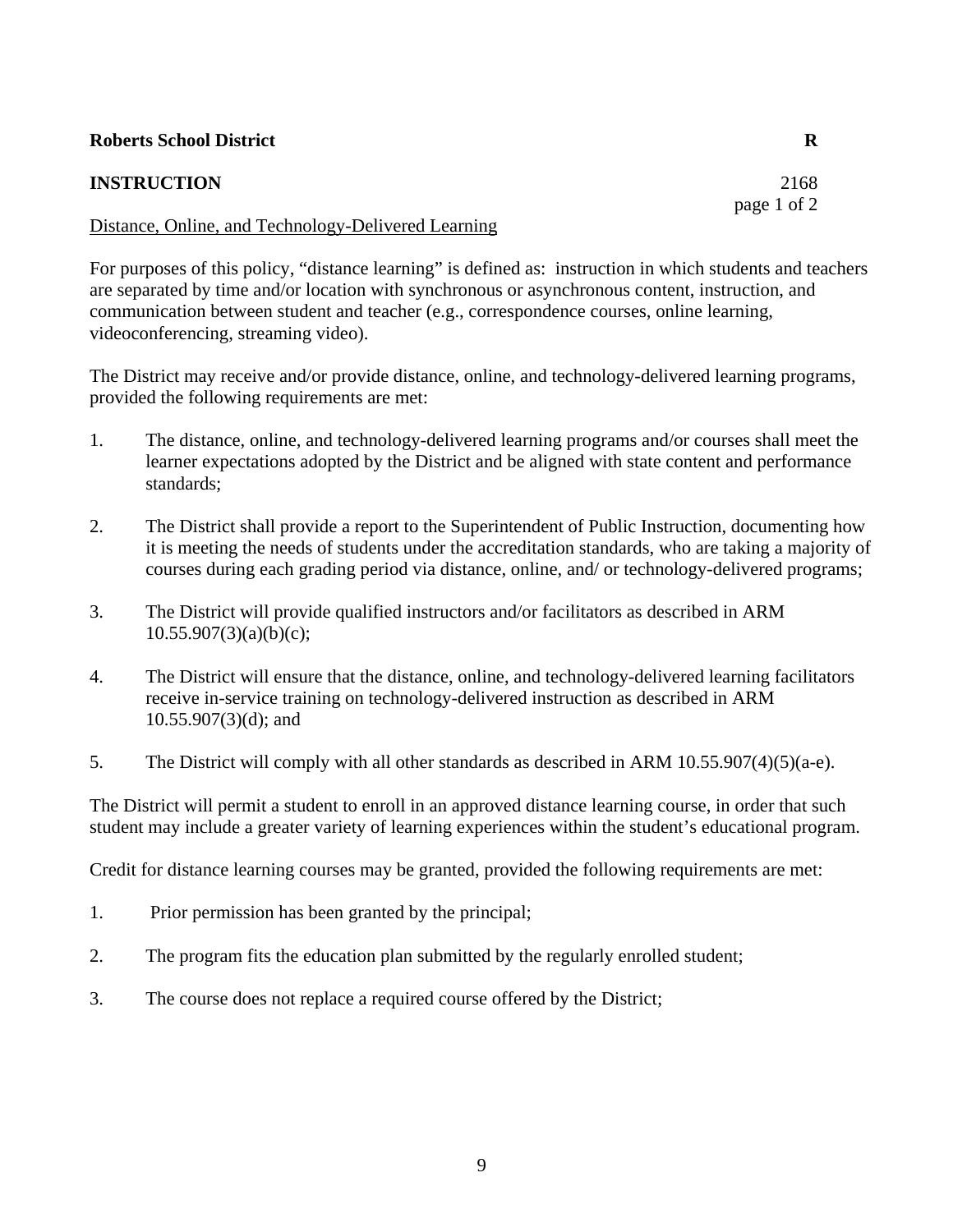# 2168

page 2 of 2

- 4. The course is needed as credit retrieval and cannot fit into the student's schedule;
- 5. Credit is granted for schools and institutions approved by the District after evaluation for a particular course offering;
- 6. The student is in his/her junior or senior year unless extenuating circumstances require the opportunity be extended to lower grades based on School Board approval;
- 7. The student pays for the exam associated with the advanced placement course they intend to take. Additionally, the student must have already taken the district course associated with the advanced placement course if the district offers that course; and
- 8. The student does not exceed 2 online credits per semester and no more than 6 online credits over the course of the student's junior and senior years.

The District will not be obligated to pay for a student's distance learning courses.

| <b>Cross Reference:</b> | 2410 and 2410P                 | <b>High School Graduation Requirements</b>                    |
|-------------------------|--------------------------------|---------------------------------------------------------------|
| Legal Reference:        | ARM 10.55.602<br>ARM 10.55.705 | Definitions<br>Administrative Personnel; Assignment of School |
|                         | ARM 10.55.906                  | Administrators/Principals<br><b>High School Credit</b>        |
|                         | ARM 10.55.907                  | Distance, Online, and Technology Delivered Learning           |

Policy History: Adopted on: 3/9/2010 Reviewed on: 6/21/2011 Revised on: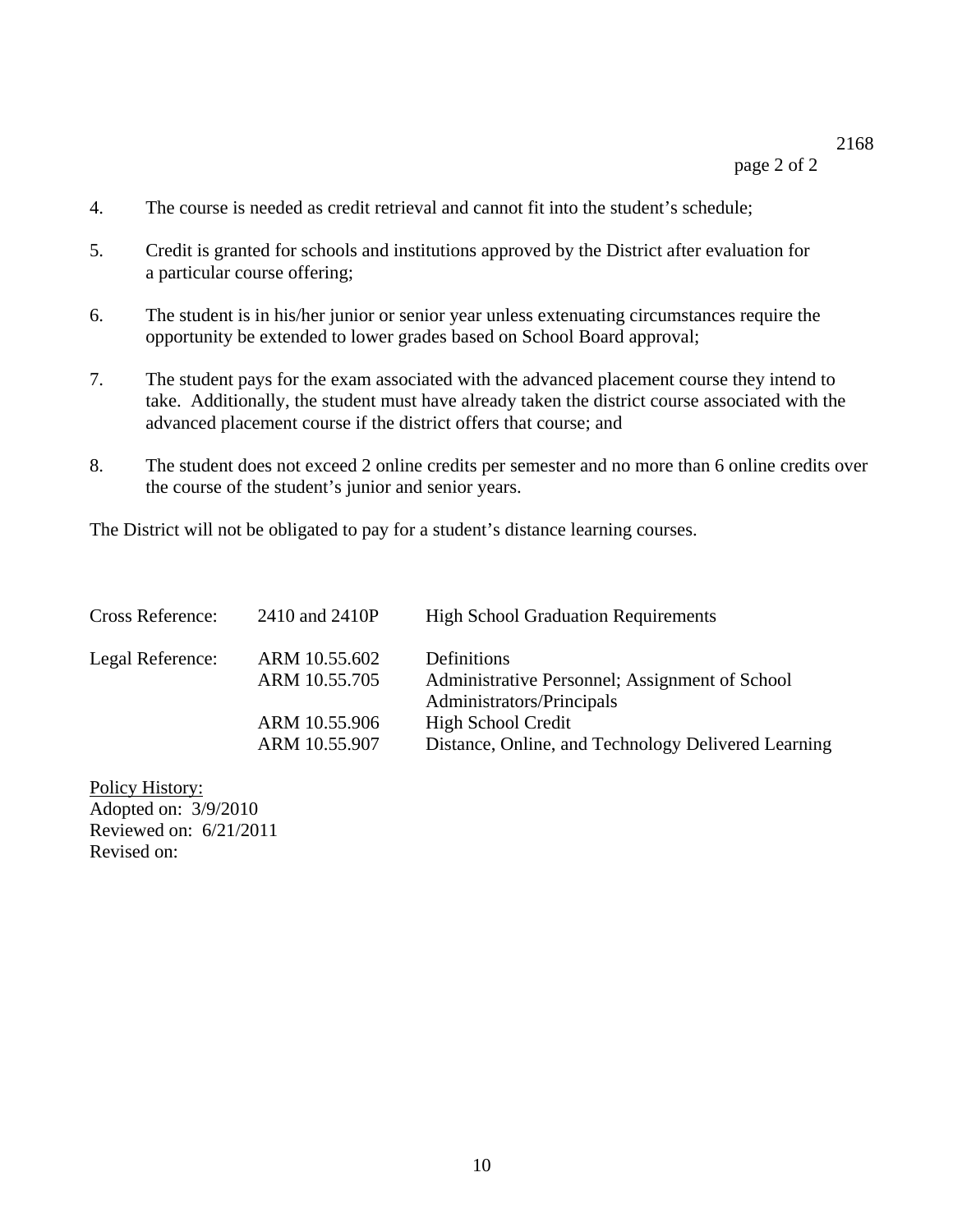# **MINUTES OF THE SPECIAL MEETING OF THE BOARD OF TRUSTEES ROBERTS SCHOOL DISTRICT NO. 5 JUNE 28, 2011**

The special meeting of the Board of Trustees, Roberts School District No. 5 was called to order by Chair Tracy Timmons at 6:05 p.m. on June 28, 2011 in the library at the Roberts School.

## **ATTENDANCE**

Tracy Timmons, Chair Frank Ropp, Vice Chair Sanford Langager

Absent: Carl Easthouse, Joel Bertolino

Elliott Crump, Superintendent JaLayne Obert, District Clerk

# **CLAIMS, SEQUENCE, AND VOIDED CHECKS**

Mrs. Obert noted the voiding of check #37338 to Conditioned Air in the amount of \$5939.41. She stated the invoice for the work to be done by them is less than projected.

Mrs. Obert asked for approval of claims #37335 through #38381 in the amount of \$105,738.21 with the exception of claim #37338.

Motion was made by Frank Ropp, seconded by Sanford Langager and carried unanimously to approve the claims, sequence and voided checks as presented for the period of June 15-28, 2011. (YES—Timmons, Ropp, Langager. NO—none).

#### **OLD BUSINESS**

TEACHER NEGOTIATIONS – Mr. Ropp asked the Board to approve the negotiated agreement and salary matrix for the teachers for the 2011-2012 school year (see attached).

Motion was made by Sanford Langager, seconded by Frank Ropp and passed unanimously to approve the 2011- 2012 negotiated agreement with the teachers, including the new salary matrix. (YES—Timmons, Ropp, Langager. NO—none).

ADMINISTRATIVE NEGOTIATIONS – Mr. Ropp stated there are three classifications of employees in the district – certified, classified, and administrative and the Board tries to stay fairly consistent with the increases given to each group. He stated the classified staff received a bonus from the 2010-2011 year-end monies instead of a raise for the next two years and the teachers agreed to a one-year contract.

Mr. Ropp stated the offer to administrative staff was a 7.6% increase. He stated Mrs. Obert asked that her salary be increased to \$18.00 per hour and he did research with other districts to see the salary range and benefits given to others in the same position. He added those salaries ranged from \$15 to \$22.03 with health insurance benefits ranging from single coverage to family coverage.

 Mr. Ropp stated the 7.6% offer of \$17.22 was not received with a lot of enthusiasm so the issue is coming to the Board.

Mr. Ropp stated raising the base for the teachers results in an hourly rate of \$18.31 per hour. He stated other factors to consider are Mrs. Obert's experience and ability to do the job.

Mrs. Timmons stated if the district gets into a mill levy situation, we have to be able to justify our salaries. She asked if we are renegotiating with the teachers in a year, should we do the same for the administration. She also asked if we have anything in writing for those receiving bonuses to say they'll pay back the bonus if they are no longer employed with the district.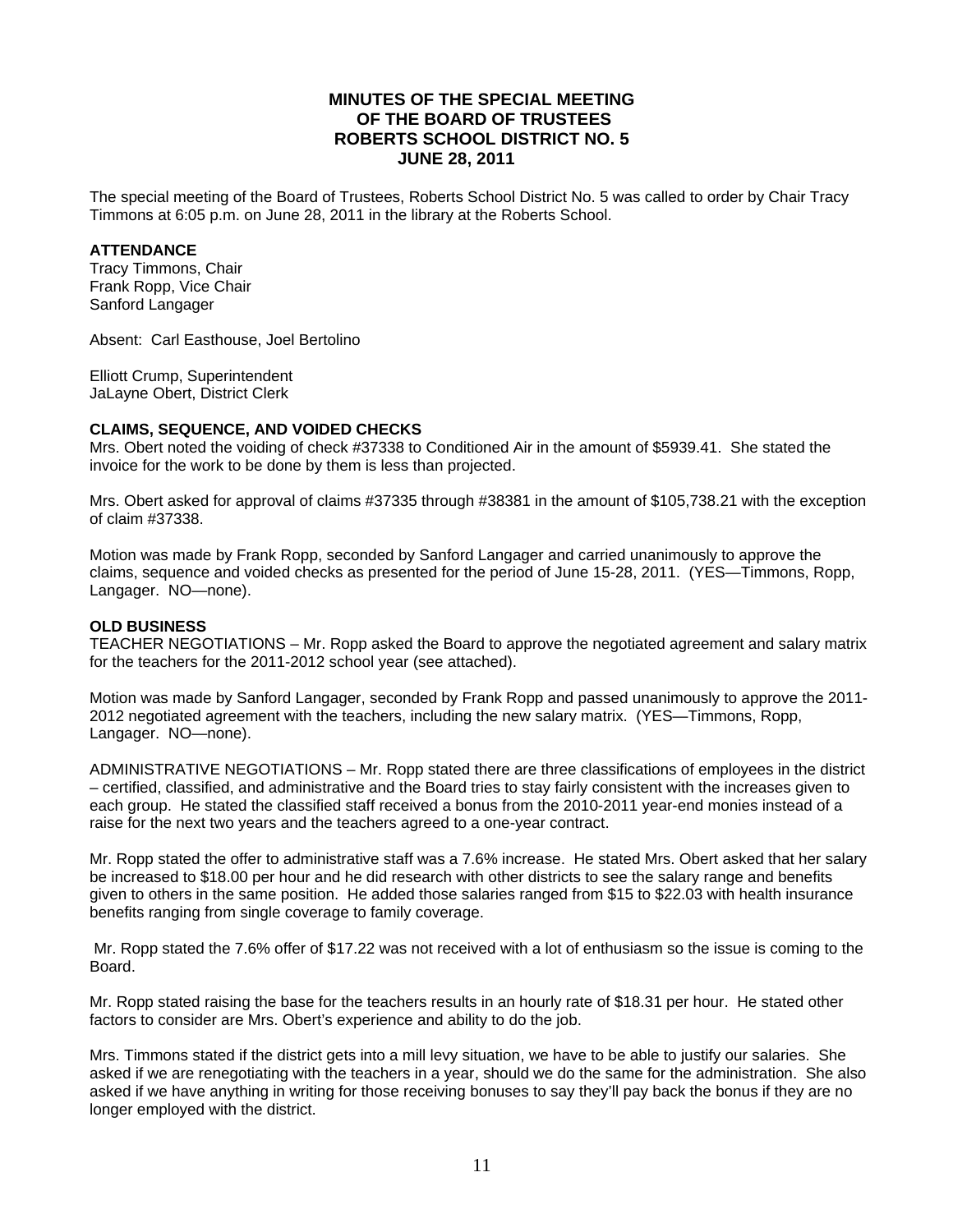Mr. Crump stated there is more opportunity with classified to recover the bonus because of when they're paid and vacation and sick leave.

Mr. Langager stated he would like to offer the clerk as much as possible so it is appealing for her to stay.

Mr. Ropp stated he is beginning to lean toward offering the \$18.00 per hour.

Mr. Crump stated the increase wouldn't affect the budget for the next two years if it is dealt with as a bonus.

Mr. Ropp stated if it is done for two years, we don't have to renegotiate next year.

Mr. Crump stated all administrative positions don't have to be dealt with in the same manner. He stated in his conversation with Mr. Ropp, they both felt a one year contract for him makes the most sense but for Mrs. Obert, the two year may be the way to go.

Mrs. Timmons stated we need to decide what is a fair wage and what we can live with. She stated she is comfortable with the 7.6% but more than that may be hard to defend. She stated she would like to know where we are for fixed costs in next year's budget.

Mr. Langager stated the difference in what is being offered and what is requested is \$.75 per hour or about \$1500 per year. He stated he feels we can afford that.

Mr. Ropp stated all the superintendents he spoke with stated a good clerk is very valuable.

Motion was made by Sanford Langager, seconded by Frank Ropp and carried unanimously to approve a \$2.00 per hour raise to \$18.00 per hour for the business manager for the next two years in the form of a bonus from the 2010-2011 budget. The raise is to be calculated the same as for the classified staff but the salary will remain at the higher figure at the end of the two years. (YES—Timmons, Ropp, Langager. NO—none).

Motion was made by Frank Ropp, seconded by Sanford Langager and carried unanimously to approve a oneyear contract for the superintendent with an increase to \$70,000 to be taken from next year's budget. (YES— Timmons, Ropp, Langager. NO—none).

Discussion was held on the best method to pay the increase for the executive assistant to the superintendent. It was decided to consult with her and do a phone vote on June 29 on the matter.

Mr. Crump relayed a message from Carl Easthouse that he would like consideration of the lunch room tables for the end-of-year priority list.

(The following is the result of the telephone vote on Wednesday, June 29, 2011. Motion was made by Frank Ropp, seconded by Joel Bertolino and carried unanimously to fund Nancy Langager's \$2.00/hour raise (now \$15.00), based on two years of expected and scheduled worked hours, from the 2010-2011 school budget which will be reimbursed to the District, in a pro-rated manner, if employment does not continue for the entire two year period. YES—Timmons, Ropp, Bertolino, Easthouse. NO—none. Abstained: Langager (conflict of interest)).

\_\_\_\_\_\_\_\_\_\_\_\_\_\_\_\_\_\_\_\_\_\_\_\_\_\_\_\_\_\_ \_\_\_\_\_\_\_\_\_\_\_\_\_\_\_\_\_\_\_\_\_\_\_\_\_\_\_\_

# **ADJOURNMENT**

Mrs. Timmons adjourned the meeting at 7:10 p.m.

**Board Chair District Clerk**